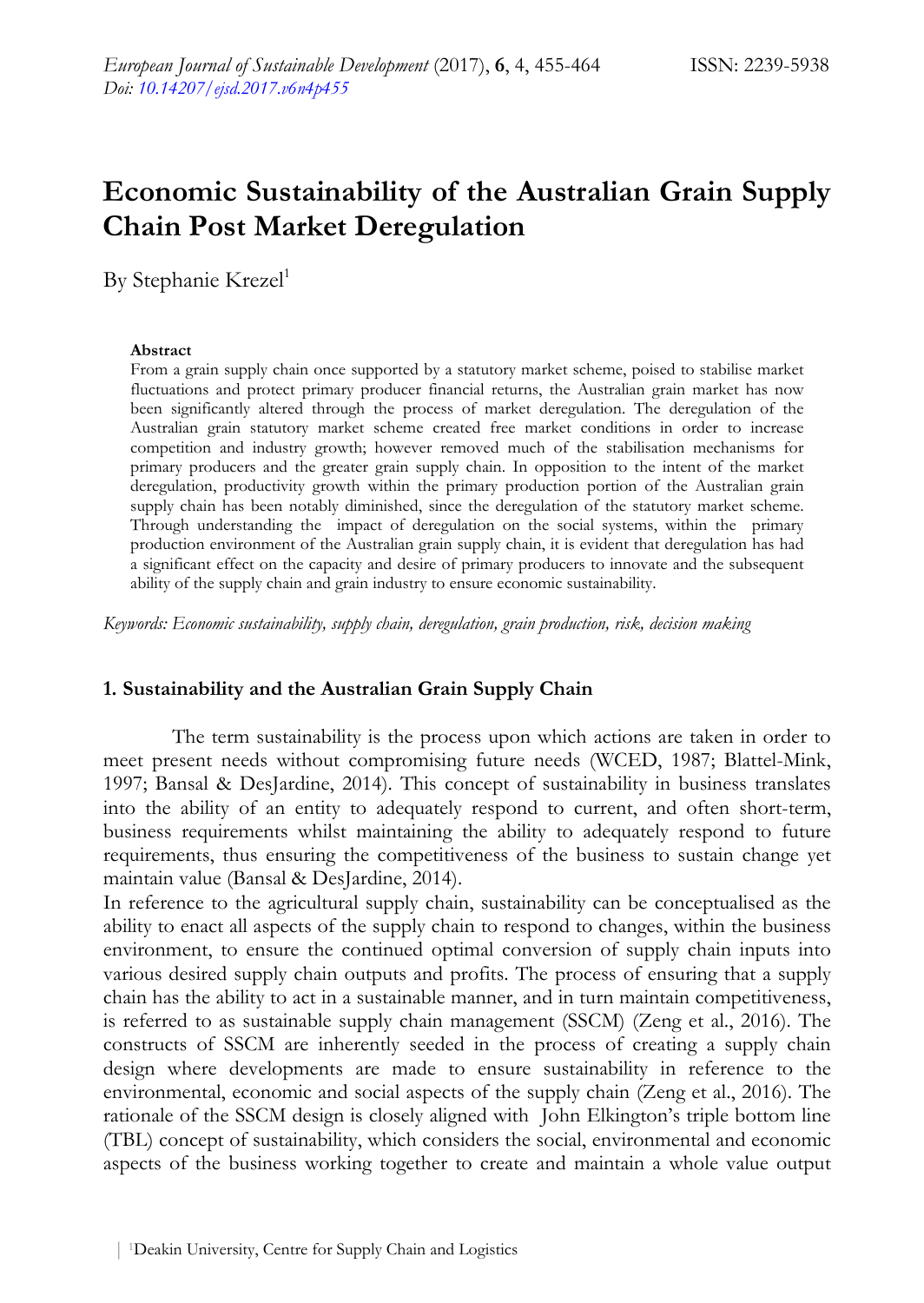(Elkington, 2004).

The TBL and SSCM concepts both identify that when the social, environmental and economic aspects of the business or industry are working at an imbalance, value outcomes will ultimately be derived at a detriment to one or both of the remaining TBL elements (Elkington, 2004; Zeng et al., 2016). Imbalances can often be derived as the outcome of various organisational and institutional factors, system relationship structures and design issues (Elkington, 2004). Zeng et al. (2016) identify that in SSCM, supply chain design and relationships are two of the most crucial factors contributing to a sustainable supply chain.

The successful implementation of SSCM is particularly pertinent in regards to the economic sustainability of the Australian grain supply chain. Australian grain export products comprise a significant proportion of the gross national product (GNP) (ABARES, 2017). The Australian Bureau of Agricultural and Resource Economics and Sciences (ABARES) (2017) projected in the 2017 *March Quarterly Report*, that the value of export grain products in the 2016/2017 financial year would reach nearly \$26.8 billion. This grain export value amounts to nearly half of the value of all Australian farm export products produced in the 2016/2017 financial year, estmitated at nearly \$47.7 billion (ABARES, 2017).

With such an economically important contribution to the total national agricultural output, it is necessary to understand the genesis of grain production, in the context of the entire supply chain, to understand the financial and social motivators and pressures impacting on profitability and production. In using the lens of the primary production phase of the Australian grain supply chain, the design and relationships that are imbedded in the supply chain are critical for assessing and understanding the economic sustainability of the industry.

## **2. Design and Relationships of the current Australian Grain Supply Chain**

The Australian grain supply chain supports approximately 22,000 primary grain producers covering approximately 13.8 million hectares of arable land (ANZ, 2016). This geographically disperse network of primary grain producers relies heavily on a range of exogenous and endogenous supply chain stakeholder relationships to ensure optimal production processes.

Endogenous stakeholders are considered to be those belonging to the system, whereas exogenous stakeholder are those that sit outside of the system yet exert significant influence (Coenen & Lopez, 2010). These stakeholder relationships can be further categorised into formal and informal institutional or organisational relationships. Formal institutional stakeholders are codified in their nature and seek to regulate behaviour and actions through the use of laws, contracts and regulations (Leyden & Link, 2014; Coenen & Lopez, 2010). Conversely, informal institutional stakeholders are often derived from existing social and business processes and requirements and provide a framework of social norms, values and responsibilities (Coenen & Lopez, 2010).

In the current supply chain design the formal relationships largely include the role of the Australian Government in regards to regulation, investment and industry coordination and the subsequent role of various statutory and non-statutory research and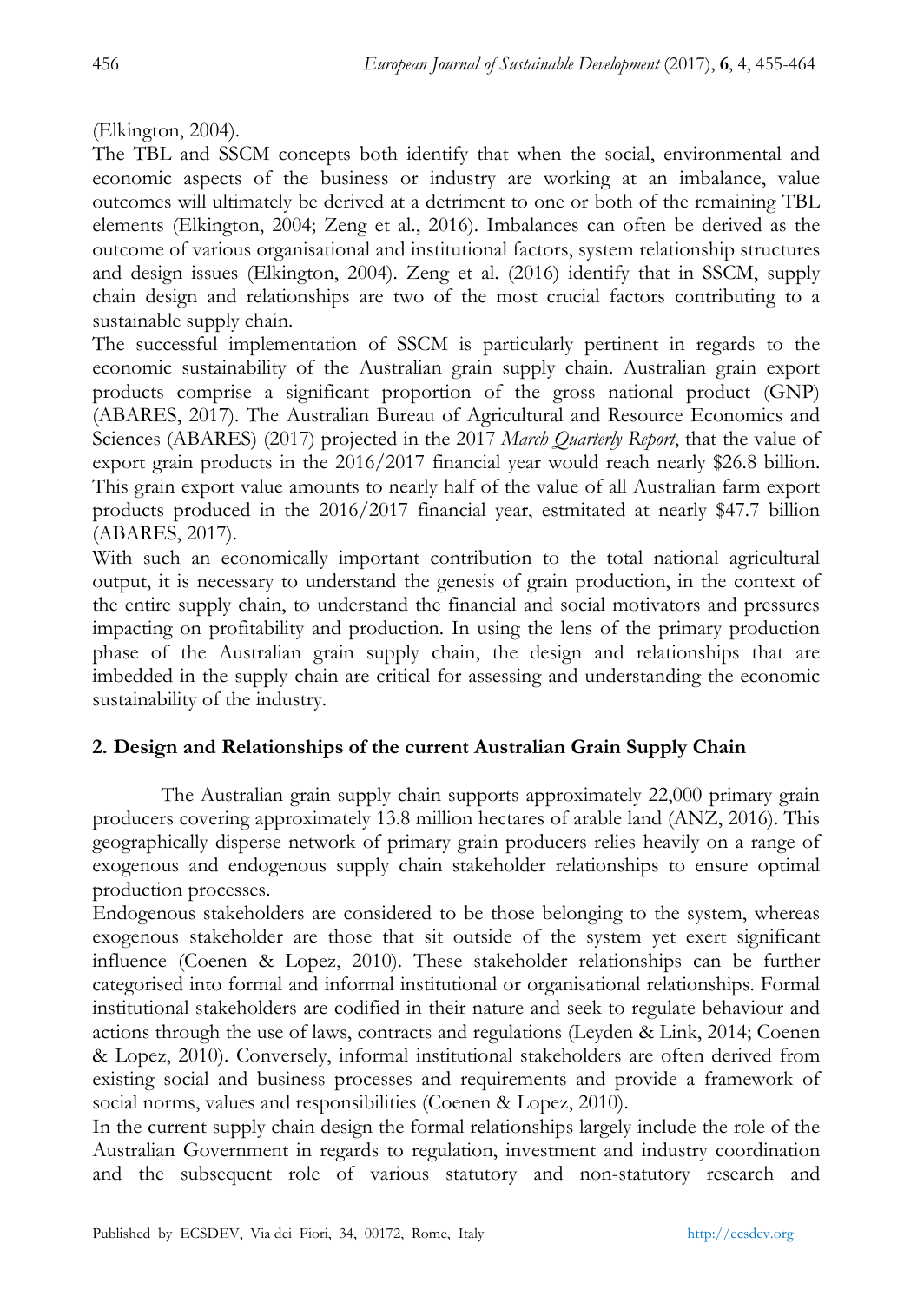development corporations (RDC) to produce and deliver appropriate industry research and improvements (GGL, 2016). The Australian Government has taken the approach of minimal market intervention, post market deregulation, and conversely has utilised various government reviews and initiatives, such as the Wheat Industry Advisory Taskforce (WIAT) established in 2013, to refine and establish policy (GGL, 2016). The government interaction within the Australian grain supply chain also allows for numerous areas of support and investment for primary producers including drought assistance, natural resource management and tax concessions, such as the Farm Management Deposits (FMD) (GGL, 2016).

The informal relationships within the grain supply chain are much more dispersed than their formal counterparts. Primary producers rely on the various informal stakeholders dependent on their production geography, ethos and social and climatic determinants. Production necessary stakeholders form a vital part of the primary producer phase of the supply chain by facilitating the ease and access of resources and inputs necessary for grain production. These production necessary relationships include organisations which facilitate the supply, production and development of production inputs such as chemicals, fertilizers and seeds, as well as agronomy and research extension services (GGL, 2016). Expanding on the production necessary stakeholders, primary producers within the Australian grain supply chain also heavily rely on relationships with primary producer advocate organisations, storage and handling services, and export and grain marketing organisations (GGL, 2016). In regards to the storage, handling, export and grain marketing organisations, the supply chain is dominated by a few key players. This oligopoly is due to a capped requirement, derived from production capacity, for grain storage and handling infrastructure, and transport and bulk shipping export facilities (PWC, 2011). However, there are multiple smaller scale transport and storage and handling stakeholders currently emerging within the confines of the grain supply chain (PWC, 2011).

The design of the Australian grain supply chain, regarding the informal and formal stakeholder relationships, is a new construct formed from the deregulation of the previous statutory market structure (GGL, 2016). As a result of the evolving supply chain design there are many current transitional strains and imbalances within the confines of the supply chain (PWC, 2011). These strains and imbalances have in recent years resulted in major fluctuations in grain prices, due to global grain production and demand trends, and the increased variability of national grain yields produced due to unfavourable climatic conditions and the insufficiency of production supplies such as chemicals and seeds (GGL, 2016; SCAI, 2016). As a result of these market and production fluctuations the supply chain has seen large scale changes in market conditions in recent years, resulting in the insolvency and exit of multiple stakeholders (Marshall, 2015; GGL, 2016). Further changes in the focus and funding of RDCs has also resulted in strains and imbalances for primary producers regarding their access to new research and innovative practices (PWC, 2011; GGL, 2016).

In understanding the transitional strains and imbalances currently evident in the Australian grain supply chain it is necessary to evaluate the construct of the previous statutory market structure.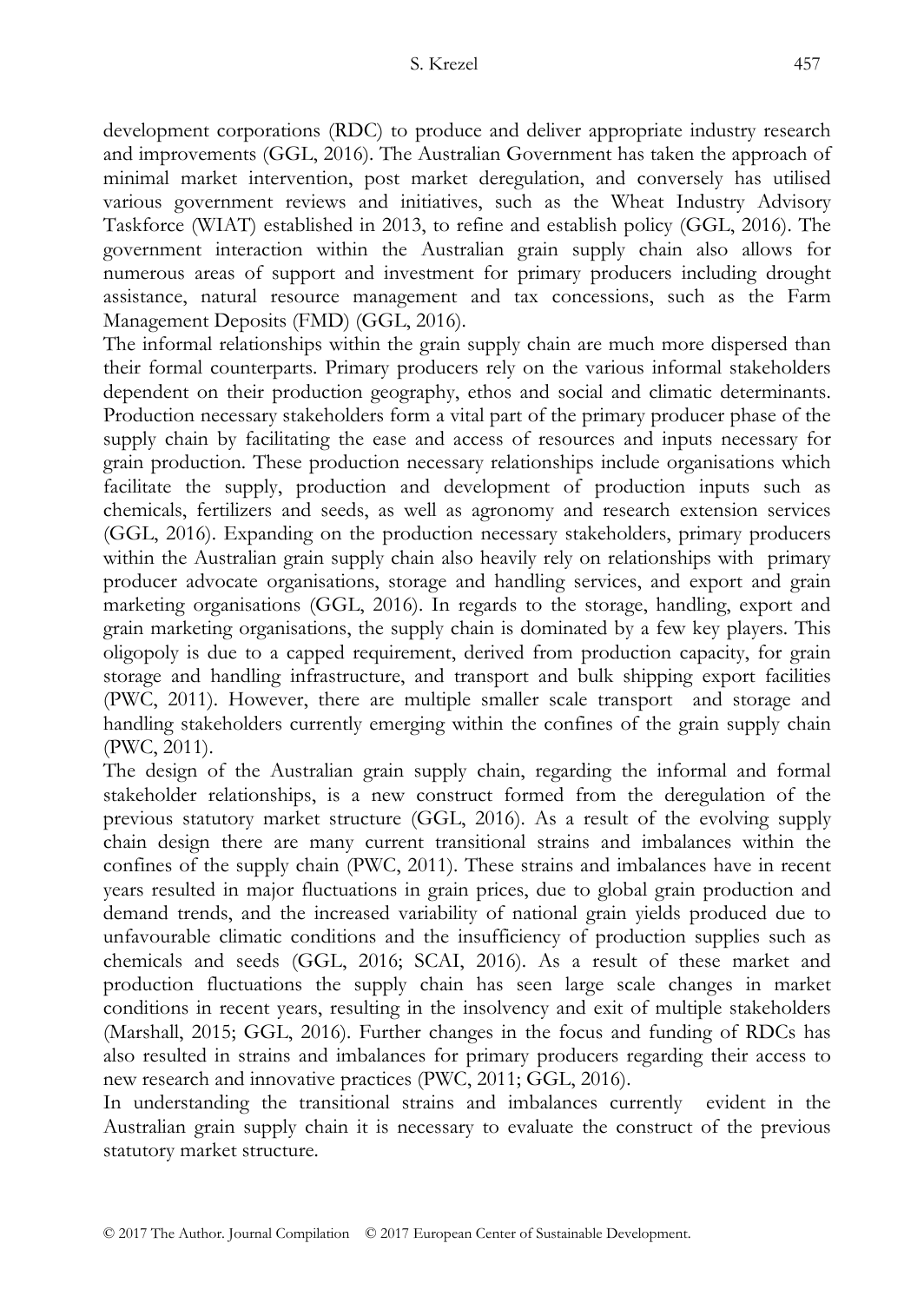## **3. The Deregulation of Australian Statutory Grain Market**

The Australian grain supply chain, in specific reference to the primary production phase of the grain supply chain, has been largely shaped by the existence and influence of a collective statutory market structure (Cockfield & Botterill, 2007).

The statutory grain marketing scheme, enacted in its primitive form in 1914 as part of a war-time effort, was intended (through to its demise in the 1990's) as a stabilisation mechanism to instate control in a historically unstable market (Cockfield & Botterill, 2007). The stabilisation scheme, as it was referred to by the Australian Wheatgrowers Federation (AWF), effectively managed to protect the economic sustainability of the grain supply chain by smoothing fluctuations in the global grain markets, whilst ensuring a stable and dependable price for primary producers (Cockfield & Botterill, 2007; Whitwell, 1993). The price stabilisation mechanism meant that primary producers were paid a guaranteed fixed price, for their grain, to allow for production costs to be covered (Cockfield & Botterill, 2007). In the eventuality that, for example, export prices exceeded the prices paid to primary producers, for their grain, profits were allocated to a stabilisation fund which was used to 'top up' the guaranteed primary producer price when needed (Cockfield & Botterill, 2007). The guaranteed price for primary producers was renewed systematically to account for variations in production costs and general market trends (Cockfield & Botterill, 2007). It is widely recognised that the process of fixing the guaranteed primary producer price, and the allocation of excess export profits to the stabilisation fund, was instrumental in smoothing fluctuations in export and domestic prices thus ensuring a consistent financial return for primary producers (Cockfield & Botterill, 2007; Whitwell, 1993).

From a holistic viewpoint, the scheme had great support from the government, primary producers and key producer advocate organisations as the scheme mitigated the risk of poor financial returns and ensured the stability, and sustainability, of the supply chain to meet the current and future demands of internal and external stakeholders (Cockfield & Botterill, 2007; Whitwell, 1993). However, internal criticism increased during the tenure of the statutory marketing scheme due to rising concerns regarding matters such as the proposed reductions to the guaranteed primary producer price, and the inherent domestic and export monopoly of the scheme, which resulted in the subsequent lack of competition and market opportunities (Cockfield & Botterill, 2007). As a result of the rising opposition to the statutory marketing scheme many growers became dissident and began to operate outside of the confines of the collective structure (Cockfield & Botterill, 2007). This primary producer unrest was a key instigator for the dismantling of the statutory grain marketing scheme in the late 1970s (Cockfield & Botterill, 2007).

The deregulation of the Australian grain statutory market structure began in earnest with the initial government and industry review of the existing marketing board, the Australian Wheat Board (AWB), and the Industries Assistance Commission (IAC) inquiry (Cockfield & Botterill, 2007). As a result of the governmental IAC inquiry it was suggested that the domestic market should be deregulated (Cockfield & Botterill, 2007). Furthermore, in 1979, the *Wheat Marketing Bill* was proposed, and subsequently facilitated, a system by which primary producers could receive a license to trade independently of the collective marketing arrangement (Cockfield & Botterill, 2007).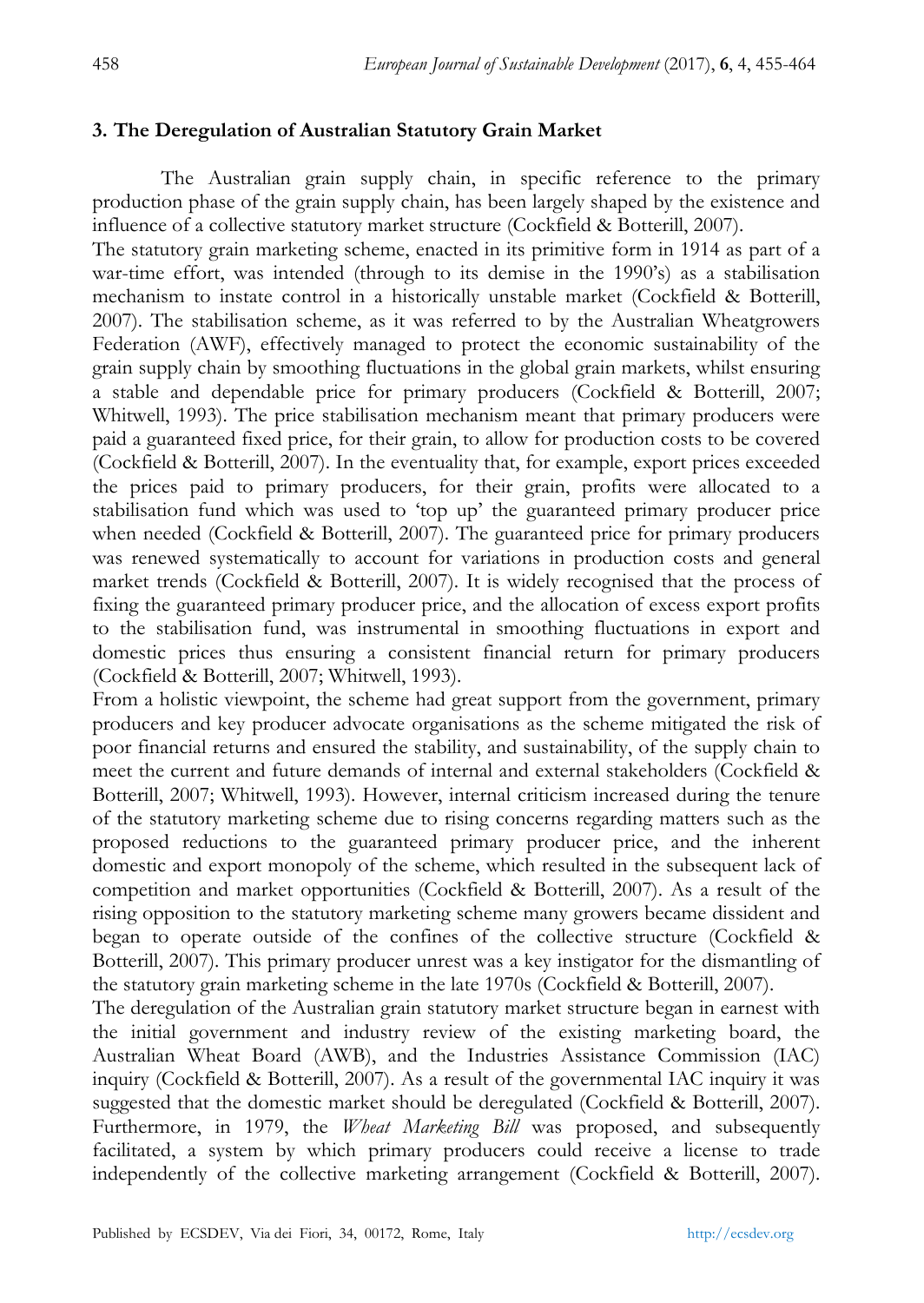This slow dismantling of the existing collective marketing scheme proceeded until 1989 when the Commonwealth Government passed a motion to dissolve the AWB's domestic monopoly and remove the guaranteed price for grain from Australian primary producers (Cockfield & Botterill, 2007). The Commonwealth *Wheat Marketing Act (1989)* however enabled the preservation of the wheat export monopoly (GGL, 2016).

By 1990 the Australian grain industry was a dramatically different landscape to that of the past 76 years, with more than a dozen separate organisations now established to store, handle, market and export grain (GGL, 2016). These numerous organisations continued to evolve, amalgamate and dissolve, eventually resolving themselves to the four main regional dual marketing and storage and handling organisation in operation today (GGL, 2016). With the repeal of the Commonwealth *Wheat Marketing Ac*t (1989) in 2008 the greatest impediment to the full free market structure was removed (GGL, 2016).

## **4. Primary Producer Perceptions Post Deregulation**

Through the process of deregulation and the dismantling of the scheme's associated market risk mitigating factors, primary producers have developed understandings and perceptions regarding the current condition and future of their industry. Watson (1999) commented that the deregulation of the AWB's monopoly occurred against the wishes of the organised grains industry. This disparity regarding deregulation and the wishes and perceptions of primary producers in the Australian grain supply chain, has continued from the inception of deregulation to present day (Marshall, 2015; de Landgrafft, 2015). A national study of primary grain producers conducted in 2015, concluded that of the 450 primary grain producers surveyed 49 per cent believed that they were not better off and their financial returns had not increased post market deregulation (Marshall, 2015; de Landgrafft, 2015). A further 17 per cent stated, within the framework of the national study, that they were worse off and had received worse financial returns post deregulation (Marshall, 2015; de Landgrafft, 2015). The responses collected were relatively uniform across Australia therefore mitigating a concentration of opinion due to any one geographic location (de Landgrafft, 2015).

The competition benefits of market deregulation have been widely accepted by primary producers to have come to fruition (de Landgrafft, 2015). The survey concluded that 60 per cent of primary producers agreed that more competition existed in the market postderegulation (Marshall, 2015). However the national survey provided insight into the rationale of primary producer perceptions regarding their financial returns and economic sustainability as a whole. Many survey participants stated that their individual views regarding the success of deregulation was clouded by unease and confusion, which was attributed to the increase in perceived marketing risks and abundance of selling options (Marshall, 2015). These primary producer risk perceptions have been compounded in recent years through an increase in financial market instability and pressures ranging from the insolvencies of multiple grain marketing companies, through to changes in domestic and international grain demands and mass fluctuation in global prices (Marshall, 2015).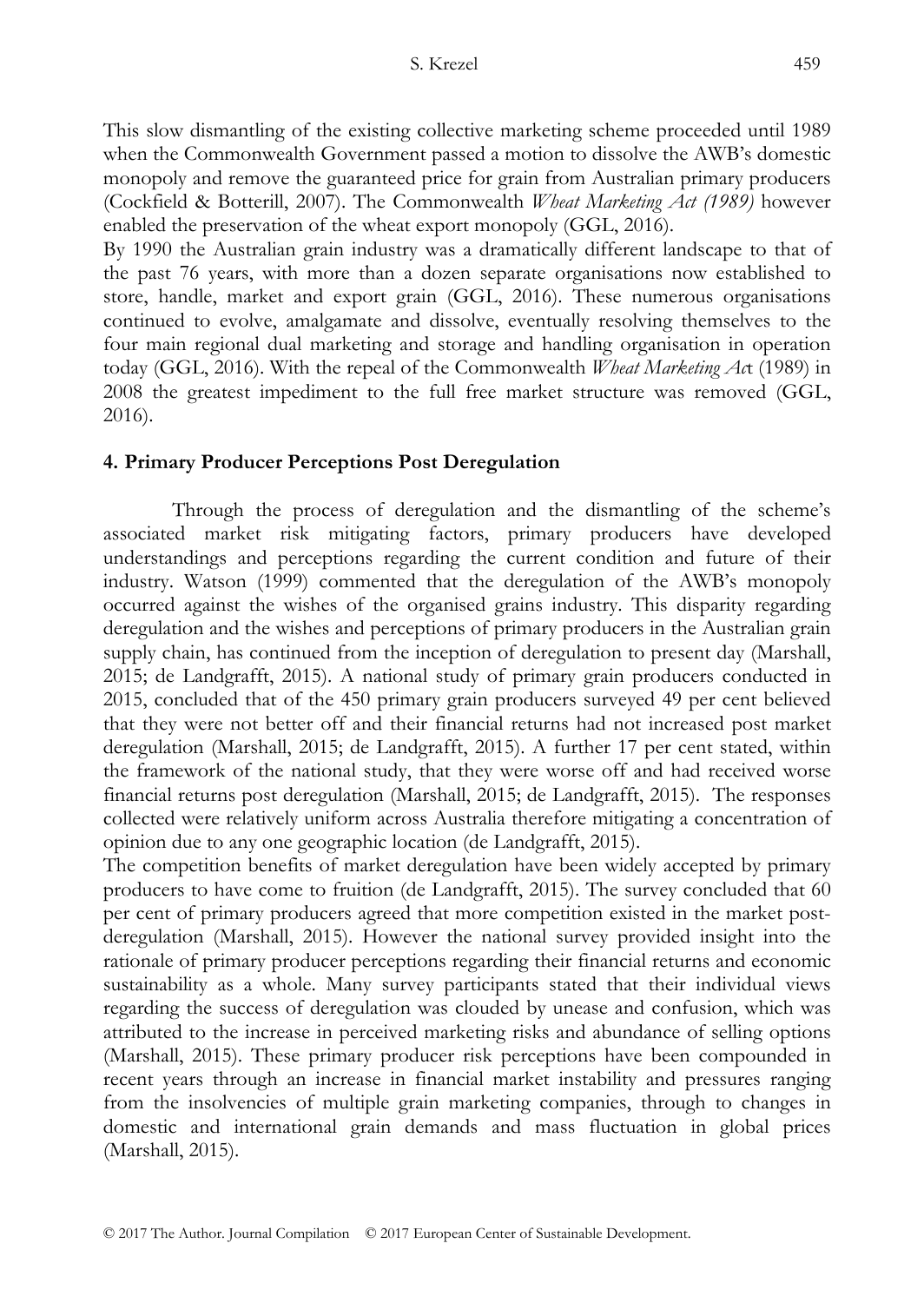## **5. Measuring Economic Sustainability via Total Factor Productivity**

The perceptions of primary producers post deregulation, regarding their financial returns and subsequent economic sustainability, can be analysed in reference to their actual business profits and production cycle productivity (Zeng et al., 2016; Wolf, 2014; Taticchi et al., 2013). A key factor in assessing the actual profit and productivity of a primary production system, is to interpret the aggregated yield output, at the primary production phase, in reference to the costs and inputs of the production system to produce a Total Factor Productivity (TFP) value. The TFP value is derived from measuring the total output value relative to the value of measured inputs, such as labour and capital (SCAI, 2016; ABARES, 2017). The measured growth of TFP in a production system is an indicator of innovation creation and adoption.

The Commonwealth Scientific and Industrial Research Organisation (CSIRO) commented at the 2016 *Smart Farming* inquiry into agricultural innovation, that productivity in large scale grain production systems has stalled significantly, as a whole, in the last 20 years (SCAI, 2016). The Australian Bureau of Agricultural and Resource Economics and Sciences (ABARES) has produced data which concurs with this commentary. The ABARES (2017) reported in 2016 that the growth of TFP was 0.16 per cent per annum between the period of 1993/1994 and 2006/2007. This period corresponds directly with the post deregulation phase of the Australian grain supply chain. The previously noted period, between 1977/1978 and 1993/1994, had a recorded annual TFP growth of 2.09 per cent (ABARES, 2017). The TFP growth data recorded by ABARES was subject to a climate adjustment to remove variations in TFP attributed to climatic conditions, such as occurrences of extreme wet and dry weather (ABARES, 2017).

The remarkable drop in productivity growth recorded in the post deregulation era is a significant indicator of the effect that deregulation, and the intrinsic changes in the market structure, had on primary production in the Australian grain supply chain. Various studies have attempted to explain the dramatic decrease in productivity growth by suggesting that the productivity decline was attributed to a subsequent decline in agricultural research and development (R&D) expenditure (Sheng et al., 2011; Jackson, 2010). Other possible factors for the decline in TFP growth include a reallocation of research priorities, and a subsequent decreased focus on productivity improvement, as well as a limitation in on-farm skills and resources to create and adopt productivity enhancement practices and technology (Jackson, 2010; SCAI, 2016).

Although the productivity growth of grain primary production dropped significantly post deregulation, an increase in the last decade has been recorded (ABARES, 2017). The ABARES (2017) recorded that TFP growth between the period of 2006/2007 to 2014/2015 had increased, from 0.16 per cent, to 1.50 per cent. This increase in productivity growth, however, remains lower than that experienced during the operation of the statutory market structure in reference with the ABARES (2017) TFP data recorded between 1977/1978 and 1993/1994.

 The notable concern regarding the suboptimal productivity growth rate, experienced in current Australian grain production, is the consideration that innovation production practices and technology are widely available and accessible for primary producers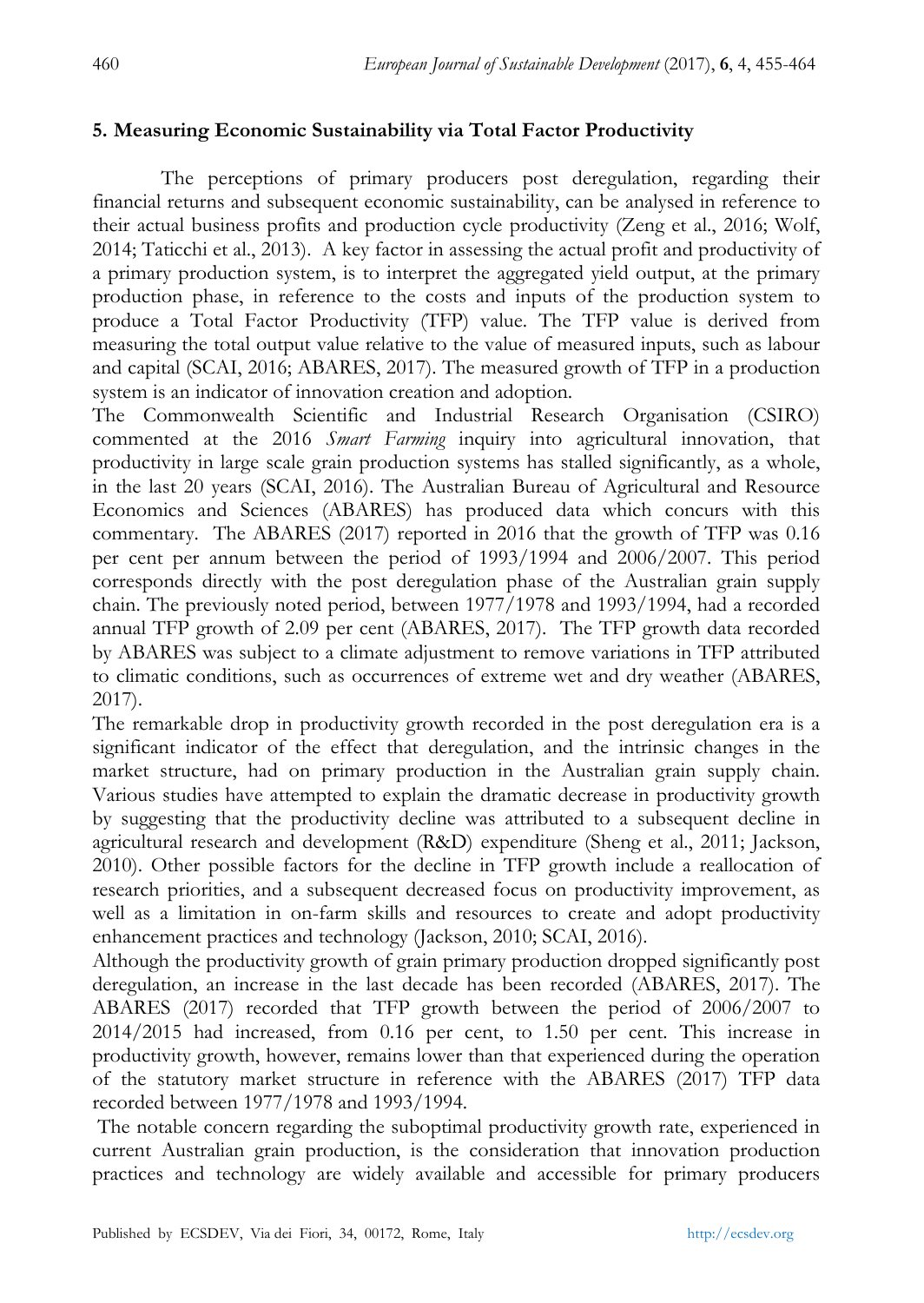(SCAI, 2016; GGL, 2016). The CSIRO and Grains Research and Development Corporation (GRDC) both noted in the 2016 *Smart Farming* inquiry that the current national grain yields, and subsequent productivity, are only half of what is possible in light of current technology (SCAI, 2016).

#### **6. Economic Sustainability as a Factor of Innovation and Social Networks**

Economic sustainability is commonly understood as the sustainable development of an economy, which inherently requires innovation to propagate development (Leyden, 2016; Coenen & Lopez, 2010). The relationship between economic sustainability and innovation is founded in the theory that economic, and sectoral, competitiveness is a direct product of the capability and success of the economy, or sector, to innovate (Malmberg & Maskell, 1999; Coenen & Lopez, 2010). Innovation is understood within these confines as the creation and/or adoption of goods, services or processes which bases themselves in offering a new or improved commodity to the market and its subsequent constituents (Edquist, 2005; Coenen & Lopez, 2010; Blattel-Mink, 1997).

Innovation is inherently social in its nature, thus requiring a network of social aspects to interact in its facilitation (Coenen & Lopez, 2010; Lundvall, 1992). It is understood that innovation is social due to its dependency on the social environment to enable the creation and adoption of new and improved processes and goods by those operating in the environment.

In considering the relationships and design of the Australian grain supply chain, it is evident that there is a network of formal or informal innovation drivers (Leyden & Link, 2014; Coenen & Lopez, 2010; Edquist & Johnson, 1997). The network of all social systems, formal or informal, involved in the Australian grain supply chain ultimately influence its ability to innovate. The strength of this social network is a key contribution upon which the desire, and subsequent ability, to innovate is birthed (Leyden & Link, 2014). Granovetter (1973) and Leyden and Link (2014) refer to this strength as a factor of homogeneity in the focus and perspectives of the social network. This focus is attributed to the ease and uniformity of access to a stable economic environment, the necessary resources for innovation, and, a basic commonality in knowledge and direction amongst the social network (Leyden & Link, 2014). Conversely, weak social networks mitigate the success and desire for innovation (Leyden & Link, 2014). Through an increased heterogeneity in reference to the focus and perspectives of the social network, multiple diffused ties form to weaken the strength of the social network and create disparity in knowledge and action, thus impeding the clarity and desire for innovation (Leyden & Link, 2014).

## **7. Economic Sustainability Post Deregulation**

In considering that the strength of the social networks, within the operating environment, strongly influence innovation creation and adoption, it is possible to analyse the social network strength within the Australian grain supply chain, to evaluate its respective ability to innovate.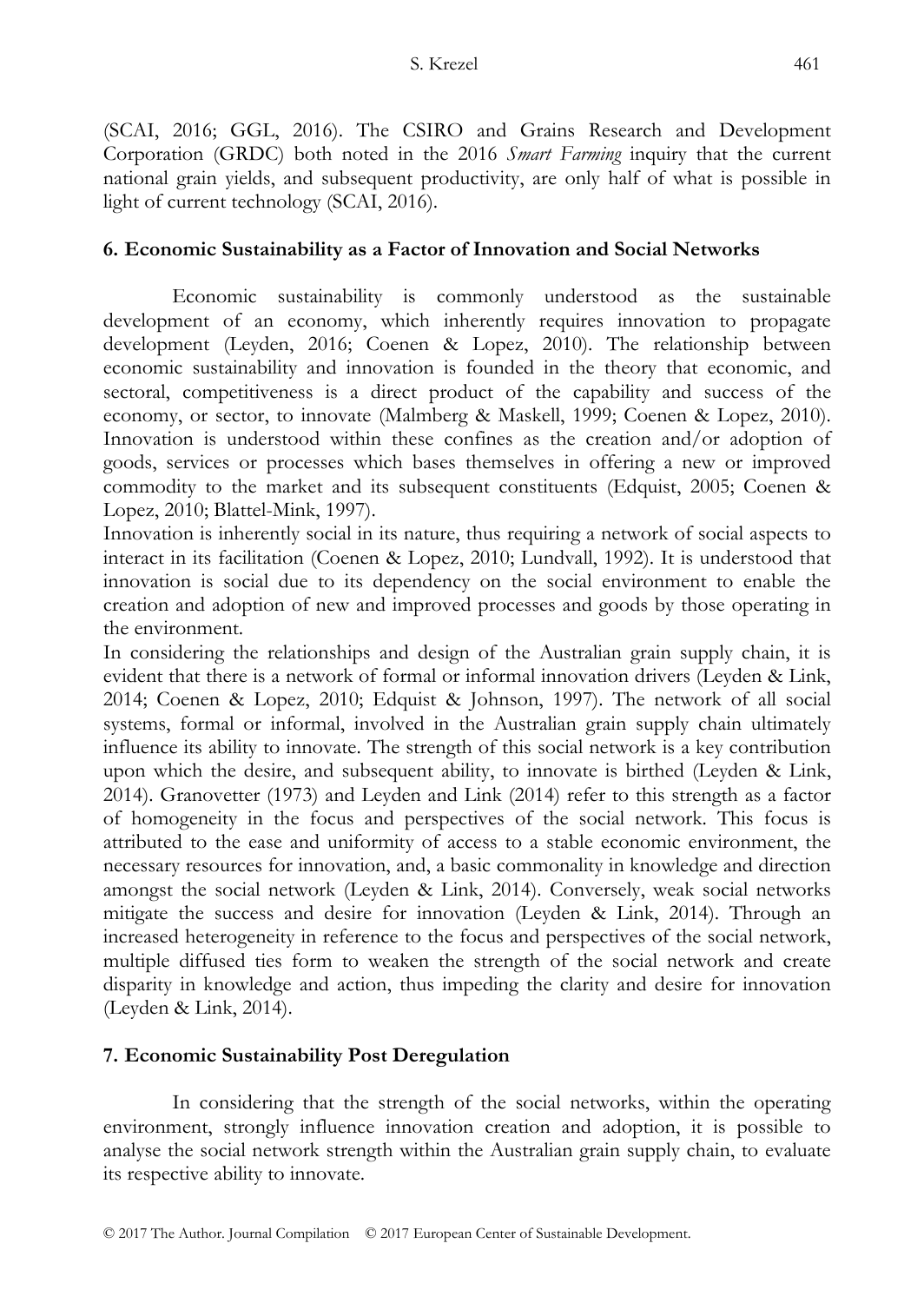It is widely considered that the transition of the Australian grain supply chain to an established deregulated market is still not complete as many transitional issues continue to prevail (ANZ, 2016; GGL, 2016). These issues include an unstable economic environment due to domestic and international market fluctuations, together with climate volatility, varying availability and access to resources for innovation, and, varying levels of knowledge and direction amongst the primary producers and supply chain stakeholders due to frequent stakeholder insolvencies and market condition changes (GGL, 2016; Marshall, 2015; ABARES, 2017). These issues are generalist and do not extensively cover the entire array of business pressures currently active within the Australian grain supply chain. However, these issues provide suggestion regarding the strength, and respective homogeneity, of the social networks. In reference with the conclusions of Leyden and Link (2014) it can be determined that the multiple diffused 'ties' in the current Australian grain supply chain are impacting its desire and subsequent ability to innovate.

In utilising Total Factor Productivity (TFP) growth as a measure of productivity and subsequent innovation, it is evident that there is a relationship between the weakening of the social network and the lowering of TFP growth values for grain production. In line with this relationship, TFP growth values were greater during the 1977/1978 and 1993/1994 period of the statutory marketing scheme, when compared to the TFP growth post deregulation as documented by ABARES (2017). As suggested in the 2016 *Smart Farming* inquiry, the observed current national grain yields, and subsequent productivity, are not at the impediment of current technology (SCAI, 2016). Michael Robertson, Science Director of the Commonwealth Scientific and Industrial Research Organisation (CSIRO), notes that 'no one technology [can] be a silver bullet' in reference to increasing production productivity (SCAI, 2016, p. 45). Robertson, in turn, suggests that innovation requires commitment, in a broader supply chain sense, in order to allow for innovation to occur and adoption to follow (SCAI, 2016). The Standing Committee on Agriculture and Industry (SCAI) concur with the arguments of Robertson by further stating that potential productivity gains, through the means of innovation, require an enabling environment (SCAI 2016). This enabling environment refers to the availability of suitable infrastructure, a stable regulatory structure and a supporting market operating environment (SCAI, 2016). The enabling environment referenced by the SCAI is directly supported by the strong social network referred to by Granovetter (1973) and Leyden and Link (2014). Furthermore, by facilitating this enabling environment, many of the current issues identified to exist in the Australian grain supply chain would be addressed. By removing the limitations of technology and in turn focusing on the enabling environment, and its inherent social network strength, it is evident that a relationship between the social networks, of the deregulated market, and innovation in the Australian grain supply chain exists. Coenen & Lopez (2010) identify that there are certain social systems that have a greater impact on innovation, when compared to the greater social network. Through the data gathered in the 2015 national primary producer survey, as documented by Marshall (2015), it can be concluded that the confusion and increased risk perceptions of primary producers post deregulation has created a significant impact on their ability to create and adopt innovation.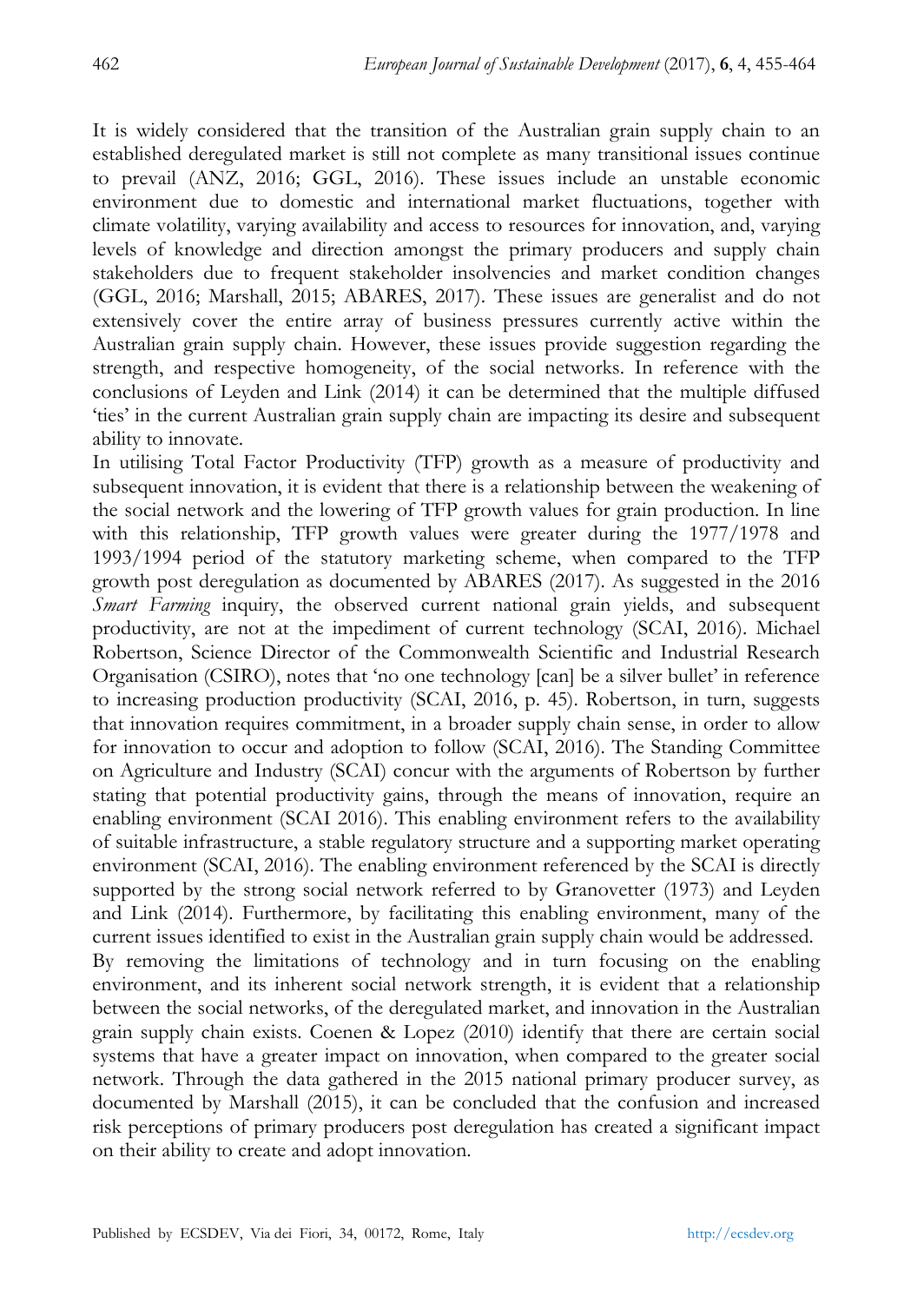#### **8. Future Research Recommendations**

The deregulation of the Australian grain supply chain removed the market stabilisation enjoyed by primary grain producers and replaced it with a market design whereby stakeholders are subject to the natural volatility of the market and therefore are required to actively work to adapt to changing environments in order to remain competitive.

The preliminary findings of the current research confirm the need for further investigation in order to clarify the relationship between deregulation and the perceptions of primary producers, with specific respect to their desire and ability to create and adopt innovation in the deregulated grain market structure. With the ability to codify and develop a further understanding of the social networks it would be possible to identify available strategies for the strengthening of social networks to allow for innovation increases.

It is critical to invest in developing the understanding of social networks, and their subsequent impact on primary producers' perceptions, in addressing the productivity and economic sustainability on the Australian grain supply chain. This critical requirement is in line with the Australian Government's Strategic Research Priorities, which have set out the need to address the productivity and economic growth of key industries, such as the agricultural sector, as well as to build the capacity of industries to respond to environmental change and adopt innovation strategies (Australian Government, 2015) .

#### **References**

- Australian Bureau of Agricultural and Resource Economics and Sciences (ABARES) (2017). *Farm performance and climate: Climate-adjusted productivity for broadacre cropping farms.* Australian Government Department of Agriculture and Water Resources, Canberra.
- Australian Government (2015). *Science and Research Priorities*. Australian Government, Canberra.
- Australia New Zealand Bank (ANZ) (2016). The Grains Muster: Infocus March 2016. Australia New Zealand Bank, retrieved on 27/06/2017 from: http://www.anzbusiness.com/content/dam/anzsuperregional/AU20963\_Grains\_Newsletter\_Mar\_2016\_13.pdf
- Bansal, P., & DesJardine, M. R. (2014). Business sustainability: It is about time. *Strategic organisation, 12*(1), 70- 78
- Blattel-Mink, B. (1997). Innovation towards sustainable economy the integration of economy and ecology in companies. *Sustainable development, 6*, 49-58
- Cockfield, G., & Botterill, L. C. (2007). From the Australian Wheat Board to AWB Limited: Collective Marketing and Privatisation in Australia's Export Wheat Trade. *Public Policy, 2*(1).
- Coenen, L. & Lopez, F. J. D. (2010). Comparing systems approaches to innovation and technological change for sustainable and competitive economies: an explorative study into conceptual commonalities, differences and complementarities. *Journal of Cleaner Production, 18*, 1149-1160
- De Landgrafft, T. (2015). West Australian wheat growers twice as likely to pool grain says national survey. *ABC Rural News*, retrieved on 28/06/2017 from: http://www.abc.net.au/news/rural/2015-07- 16/wheat-grower-survey-shows-surprising-grain-marketing-results/6624998
- Edquist, C., & Johnson, B. (1997). *Institutions and organisations in systems of innovation. Systems of Innovation: Technologies,* Institutions and Organisations. Routledge, London/Washington, 41-63
- Edquist, C. (2005). *Systems of innovation. Perspectives and challenges. In: Fagerberg, J., Mowery, D., Nelson, R.(Eds.).* The Oxford Handbook on Innovation. Oxford University Press, Oxford, 181-208.
- Elkington, J. (2004). Enter the triple bottom line. In A. Henriques & J. Richardson (Eds.), *The triple bottom line: Does it all add up?* (pp. 1-16). London, England: Earthscan.